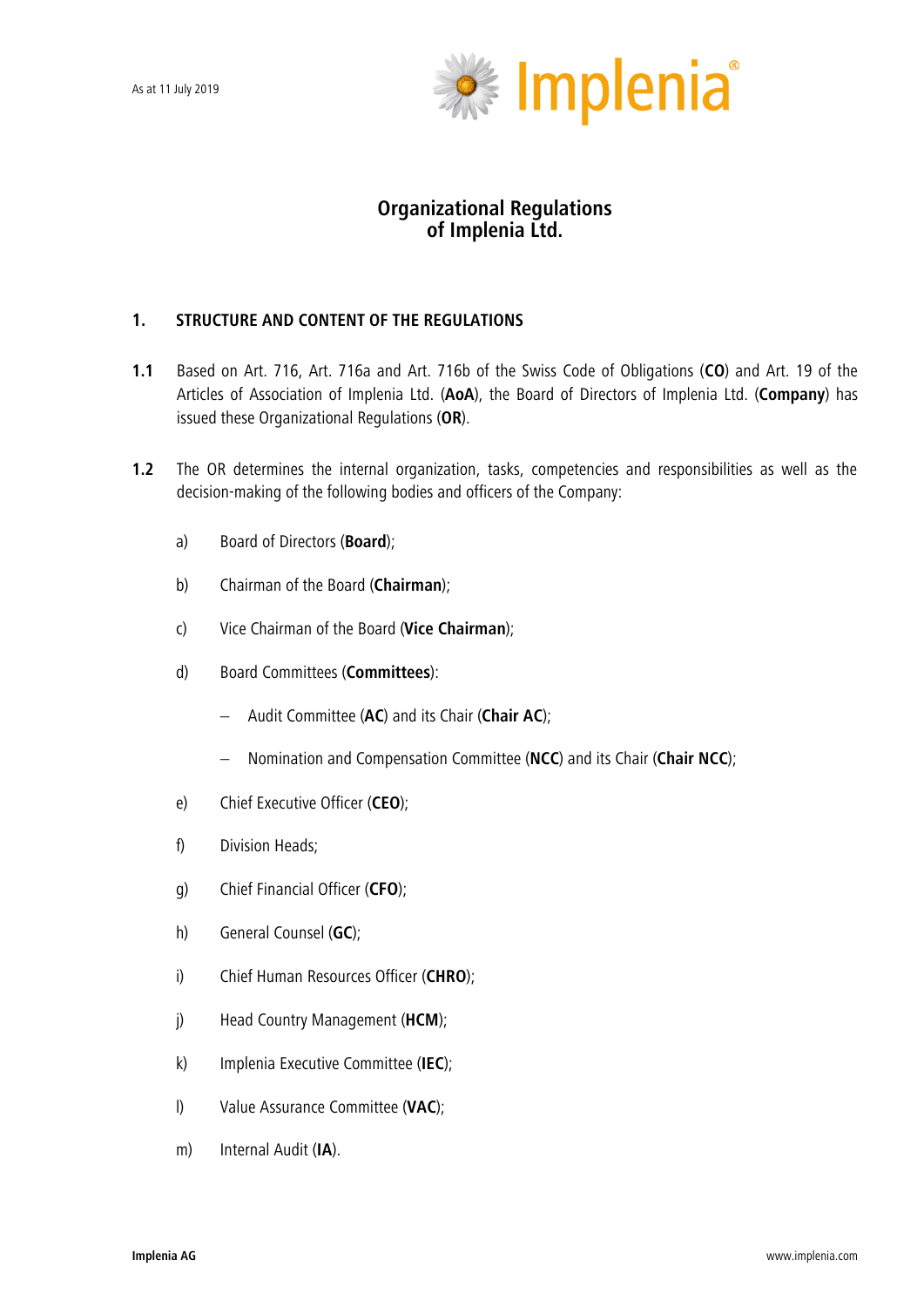- **1.3** The OR takes priority over all other regulations and policies. Law and AoA remain reserved.
- **1.4** The Implenia Group (**Group**) consists of the Company as the ultimate holding company and its (direct and indirect) majority shareholdings (**Group Companies**). The Company's bodies and their members perform strategic, financial and managerial functions for the Company and the Group. However, the Company, its bodies and their members shall respect the legal independence of the Group Companies and the applicable legal, statutory and regulatory provisions.

# **2. GENERAL PROVISIONS**

# **2.1 Delegation**

- **2.1.1** Each body and officer of the Company shall delegate his/her powers and duties to the hierarchically deepest body or individual having the necessary knowledge and experience to assume the powers and perform the delegated duties.
- **2.1.2** Unless otherwise specified, the powers and duties assigned to a specific body or officer by mandatory law or the AoA shall not be further delegable.

# **2.2 Signatory Authority**

- **2.2.1** Signing for and to legally bind the Company requires two authorized signatures. The Board shall designate those individuals authorized to sign on behalf of the Company.
- **2.2.2** The details regarding the granting and restrictions of signing authority for the Company and Group Companies are set out in the corresponding Group regulations based on the principle of collective signature powers.
- **2.2.3** The individuals authorized to sign for the Company shall be entered in the Commercial Register.
- **2.2.4** Self-contracting is prohibited.

# **2.3 Conflicts of Interest**

- **2.3.1** A conflict of interest is understood to exist if one's own interests or the interests of related natural persons or legal entities could potentially affect the Company. A Group Company is not considered to be a related legal entity.
- **2.3.2** The members of the Board and the IEC shall manage their personal and business affairs in such a way that actual, potential or apparent conflicts of interest are avoided as far as possible. They are obliged to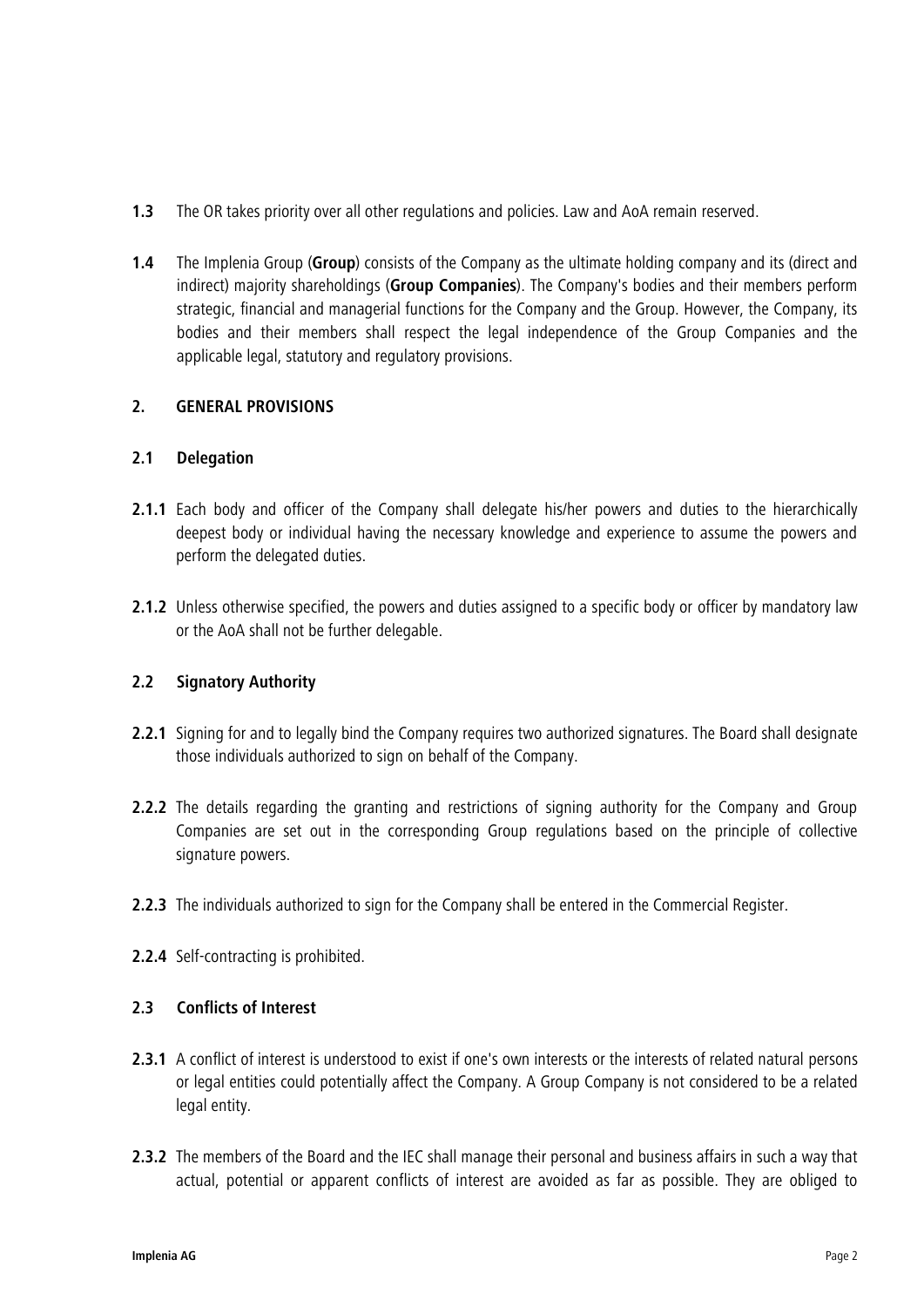immediately and fully disclose any (potential/apparent) conflict of interest as follows: IEC member to the CEO, the CEO and members of the Board to the Chairman and Chairman to the Chair NCC. The informed officer shall assess the conflict and propose appropriate measures to mitigate a (potential) conflict, including but not limited to exclusion from information, discussion and decision. If a Board member is required to abstain from voting in a matter, he/she shall not be counted in the quorum of the meeting in question.

**2.3.3** If a conflict of interest is permanent or cannot be solved, the member of the Board shall offer his/her resignation.

# **2.4 Confidentiality and Return of Files**

- **2.4.1** Each member of the Board and the IEC shall keep confidential the non-public information relating to the Company and the Group which it has become aware of as a member in the performance of its duties. The obligation to maintain confidentiality shall continue even after the termination of the mandate of the Board or the employment relationship.
- **2.4.2** Each member of the Board and the IEC shall, upon termination of his/her term of office or employment, submit to the secretary of the Board (**Secretary of the Board**) or the GC all confidential documents and records relating to the Company and the Group or, where appropriate, shall destroy them. The destruction must be confirmed in writing to the Secretary of the Board or the GC. If required, i.e. in case of legal proceedings, the member of the Board or of the IEC can access relevant documents at the office of the Secretary of the Board.

# **2.5 Duties of Care and Fiduciary Duty**

- **2.5.1** Each member of the Board and the IEC shall perform his/her duties with due care and shall safeguard and promote the interests of the Company and the Group.
- **2.5.2** Pursuant to Article 22e of the AoA, the number of mandates in the top management and administrative bodies of legal entities outside the Group, which must be entered in the Swiss Commercial Register or a comparable foreign register, is restricted for members of the Board to a maximum of fourteen mandates, with a maximum of four mandates in publicly-listed companies, and for members of the IEC, in deviation from the AoA, to a maximum of five mandates, with a maximum of one in a publicly-listed company. If mandates are held in different legal entities of one and the same corporate group or are held on behalf of a corporate group or a legal entity, then these will be counted in their entirety as one mandate in each case. These limits may be exceeded for short periods of time. In order to ensure that these activities do not conflict with the duties of a member of the Board or the IEC, each member must inform the Secretary of the Board about any changes immediately and report annually to the Chair NCC his or her current activities outside the Group. If a Board member or an IEC member intends to assume a new board position in a listed company, such member shall timely inform the Chairman and in case of IEC member in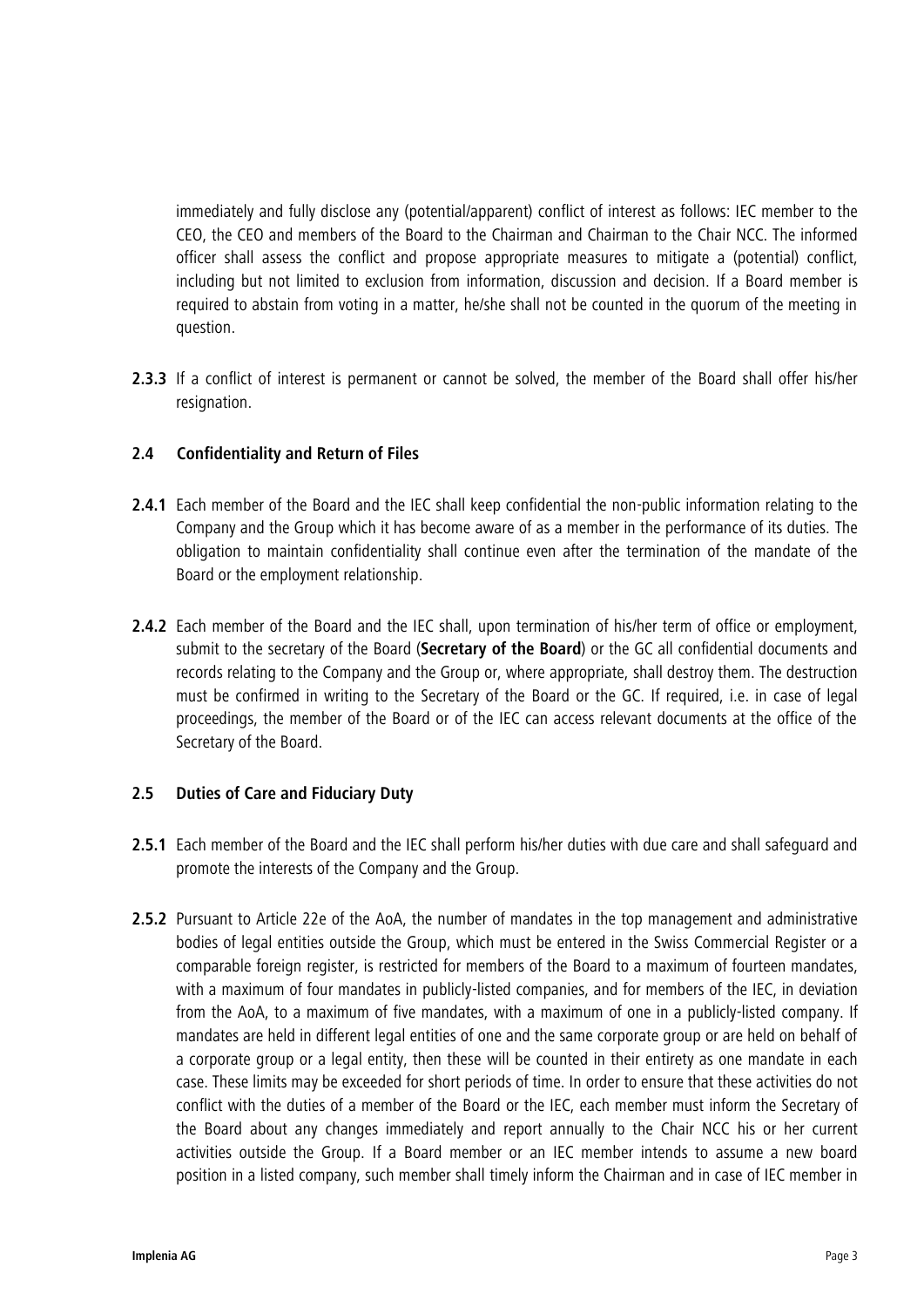addition the CEO. Accordingly, the Chairman shall inform the Chair NCC if he intends to assume any new board positions in a listed company.

**2.5.3** A Board member or previous Board member may not join the board or act in any other capacity for a third party whose business activities are in competition with any of the activities of the Company for a period during the term of his/her office and for a period of two years thereafter.

# **3. BOARD OF DIRECTORS**

# **3.1 Constitution**

- **3.1.1** The Board shall consist of at least five members.
- **3.1.2** The term of office of a member of the Board shall be one year until the next Annual General Meeting (**AGM**) (Article 18 para. 3 AoA). Irrespective of existing terms of office, the age limit for members of the Board is 70 years. Retirement takes place at the next AGM following the 70th birthday. As a rule, the overall term of office of a member of the Board shall not exceed 12 years.
- **3.1.3** The Chairman is elected by the AGM. If the position of the Chairman becomes vacant, the Board appoints a Chairman from among its members for the remaining term of office until the next AGM.
- **3.1.4** With the exception of the Chairman and the members of the NCC (section 5.3), the Board constitutes itself. It elects the Vice Chairman, the members of Committees and the respective Chairs of its Committees from among its members.
- **3.1.5** If a position in the NCC or in the AC becomes vacant, the Board may appoint another member of the Board to the NCC from among its members for the remaining term of office until the next AGM.
- **3.1.6** The Board shall appoint a Secretary of the Board who need not be a member of the Board or a shareholder of the Company.

# **3.2 Tasks, Competencies and Responsibilities**

- **3.2.1** The Board is the ultimate governing body of the Company. It shall have the ultimate responsibility for the business and affairs of the Company.
- **3.2.2** The Board shall resolve all matters that are not expressly reserved or assigned to the AGM or another body or individual by law, the AoA or this OR.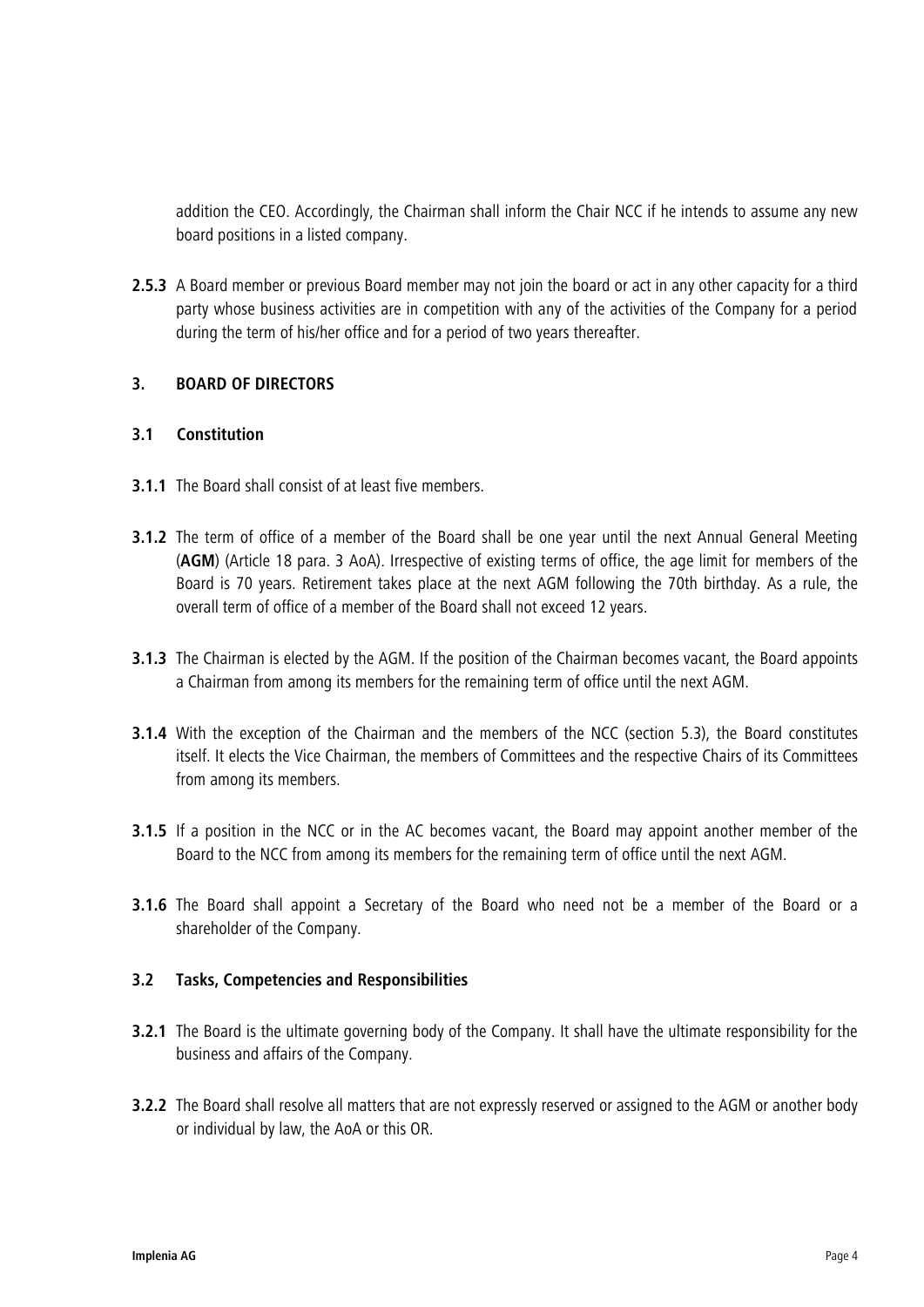**3.2.3** In particular, the Board shall have the following duties and powers:

- a) The ultimate direction of the Company, including, without limitation, taking resolutions and giving instructions or overall guidance regarding the Company's strategy and main objectives and discussion and approval of the business plan based on the recommendations of the CEO;
- b) Determining the organization of the Company in its main elements as well as the basic structure of the Group and review and approval of Group policies that are fundamental to the Company;
- c) Organizing the Company's accounting and financial control principles applying for the entire Group as well as the principles of financial planning;
- d) Structuring the principles of the internal audit function;
- e) Reviewing the Company's risk management system and of the most significant risks and how these are managed;
- f) Appointing or nominating, removal, determinations of duties and responsibilities, and succession plans for the following officers (subject to the powers of the AGM): Members of the Board, Chairman, Vice-Chairman, Committee members and Chairs, CEO, other IEC members, and on a caseby-case basis, other individuals which have significant impact on the business, and the independent proxy representative, as well as designation of signatory powers of the Company;
- g) The ultimate supervision of the CEO and the IEC and its members respectively, in particular with regard to compliance with laws, statutes, regulations and directives and instructions given from time to time by the Board;
- h) Approving the budget and the semi-annual and annual financial accounts of the Company and the consolidated accounts of the Group as well as any forecasts and guidance;
- i) Taking note of the reports of the IEC, the external auditors, the internal auditors and of the Class 1 VAC;
- j) Reviewing and approving the annual report of the Company and the remuneration report, as well as preparing the AGM including agenda and proposals, and implementing its resolutions;
- k) Supervising the management and updating of the share register and regulating the basis for the registration of registered shares;
- l) Notifying the judge in the event of overindebtedness;
- m) Passing of the resolution regarding the increase of the share capital as well as determining capital increases and the subsequent amendments to the AoA;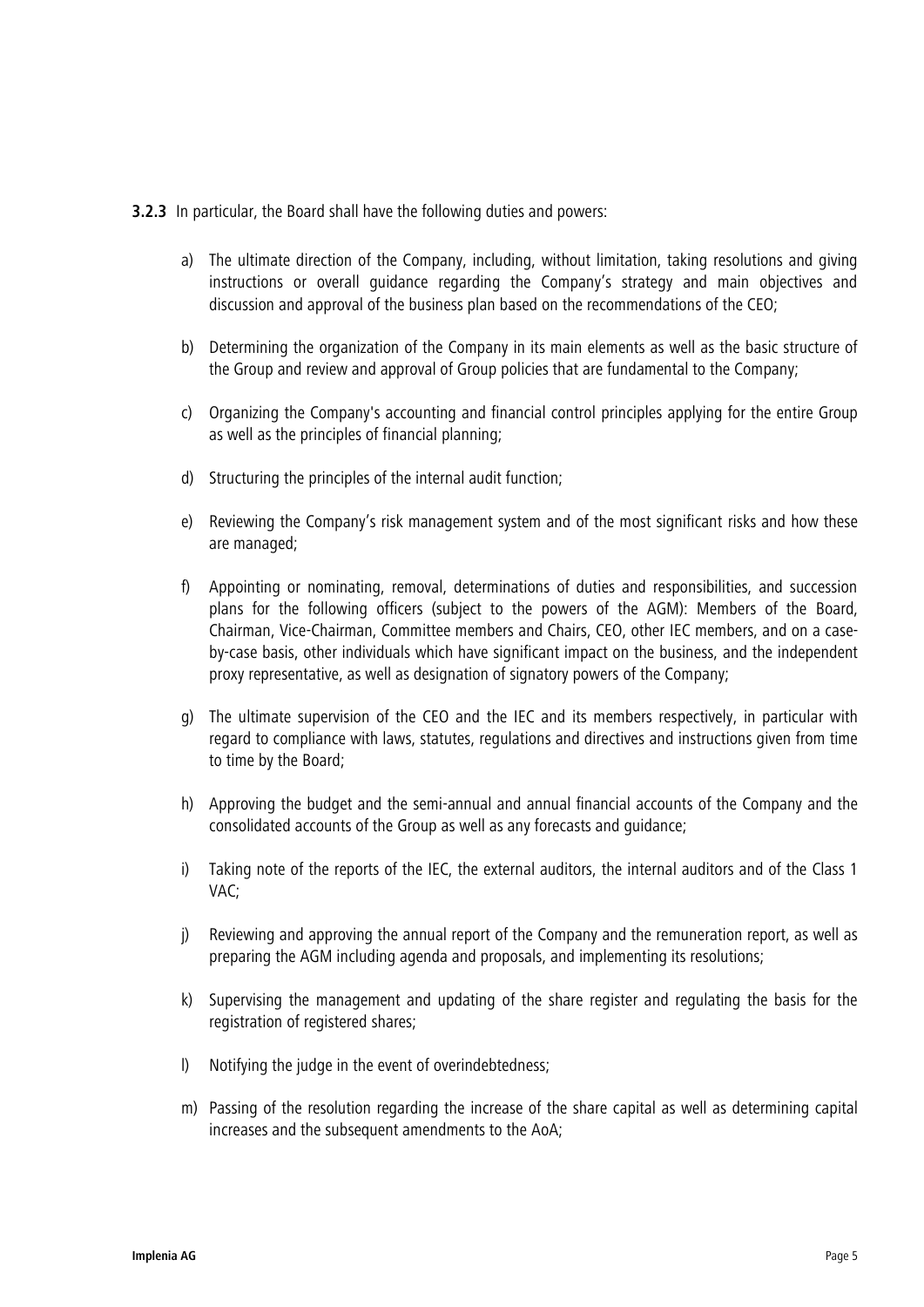- n) Passing of the resolution regarding mergers, spin-offs, conversions or transfers of assets pursuant to the Merger Law, unless the AGM is responsible;
- o) Reviewing and approving acquisitions, disposals, liquidations and other transactions as well as business transactions (i.e. entering into new areas of activity) which are strategically or financially significant for the business activities of the Company or the Group;
- p) Approving and regularly reviewing the principles of corporate governance, compliance and the Company's Code of Conduct;
- q) Adopting and amending this OR.

# <span id="page-5-0"></span>**3.3 Meetings of the Board**

- **3.3.1** The Board shall meet as often as business requires, but at least six times a year.
- **3.3.2** Meetings of the Board shall be called by the Chairman. Any member of the Board or the CEO may request the Chairman in writing (including by e-mail) to convene a Board meeting immediately, stating the reasons.
- **3.3.3** Meetings of the Board shall be called in writing (including by e-mail) and at least five working days before the meeting, specifying the agenda. In urgent cases, this period may be shortened.
- **3.3.4** Meetings may be held in person, by telephone or video conference, or by other appropriate means allowing direct communication, or a combination thereof.
- **3.3.5** Each member of the Board is entitled to request the Chairman to add items to the agenda no later than three working days before a meeting. The Chairman shall immediately notify other members of the Board of these additional items on the agenda.
- **3.3.6** The Chairman shall decide on the participation of the CEO, other IEC members or other individuals in the meetings of the Board. As a rule, the CEO attends the meetings. However, no one shall be present during the decision on his/her own pay at a NCC meeting and anyone with a personal interest in the matters to be discussed in the AC or NCC shall be excluded from such meeting.
- **3.3.7** The meeting shall be chaired by the Chairman, or in his absence by the Vice Chairman, or in the absence of both aforementioned, by a member of the Board elected by the Board.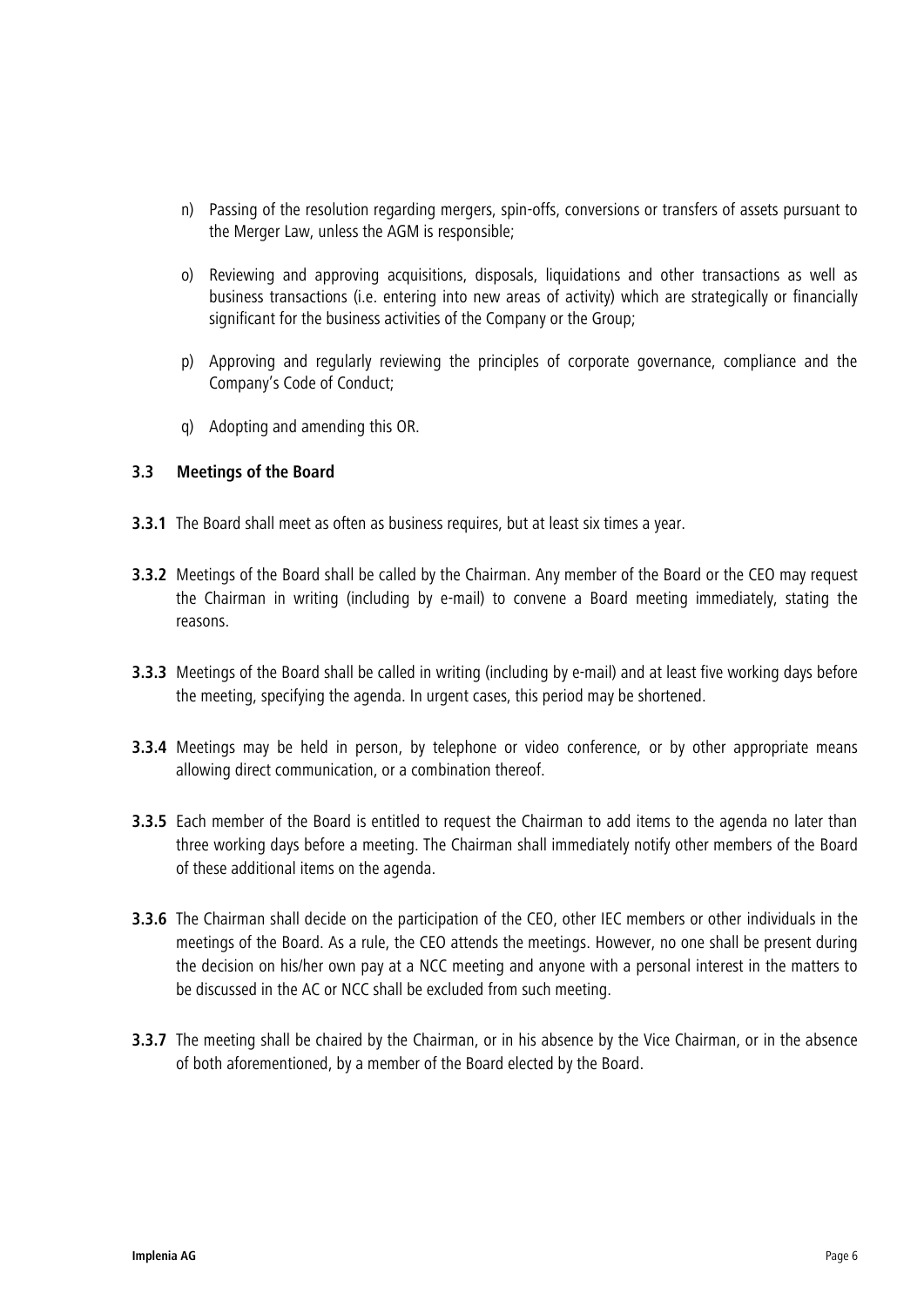# **3.4 Quorum, Passing of Resolutions**

- **3.4.1** The Board has a quorum if a majority of its members is present. Members who participate in the meeting via telephone or video conference or other electronic means are also deemed to be present. No attendance quorum is required for resolutions concerning the determination of capital increases and the corresponding amendment of the AoA.
- **3.4.2** Urgent matters not listed on the agenda in the invitation may be discussed by the Board. However, resolutions can only be passed in this regard if two thirds of the members of the Board present agree.
- **3.4.3** The Board passes its resolutions and makes its elections by a majority of the votes of the members present. Abstentions are not permitted except in case of a conflict of interest. In the event of a tie, the Chairman has the deciding vote (in addition to his ordinary vote).
- **3.4.4** The Board may pass resolutions by circular letter (including by e-mail). The proposal for a resolution by way of circulation must be sent to all members with a deadline for voting. The resolution is deemed to have been passed as soon as the majority of the members of the Board approve it and if no Board member requests oral deliberation within the deadline.

# <span id="page-6-0"></span>**3.5 Minutes**

- **3.5.1** Minutes shall be taken of all key decision-making factors and the resolutions adopted. It shall include the resolutions with the most important decision bases and considerations, any counterproposals as well as any determinations of execution.
- **3.5.2** If the Board resolutions are passed by circular letter, the Secretary of the Board shall immediately communicate the result to the members of the Board and record the resolutions in the minutes of the following meeting.
- **3.5.3** The minutes shall be signed by the Chairman or the chairman of the meeting and by the Secretary of the Board. The documents on which the resolution is based, the agenda and the minutes shall be kept by the Secretary of the Board.
- **3.5.4** The minutes shall be approved by the Board at the next meeting.

# **3.6 Compensation**

Subject to the powers of the AGM, the Board shall determine, based on the recommendations of the NCC, the fees due to its members. The principles and elements of the compensation of the Board (including the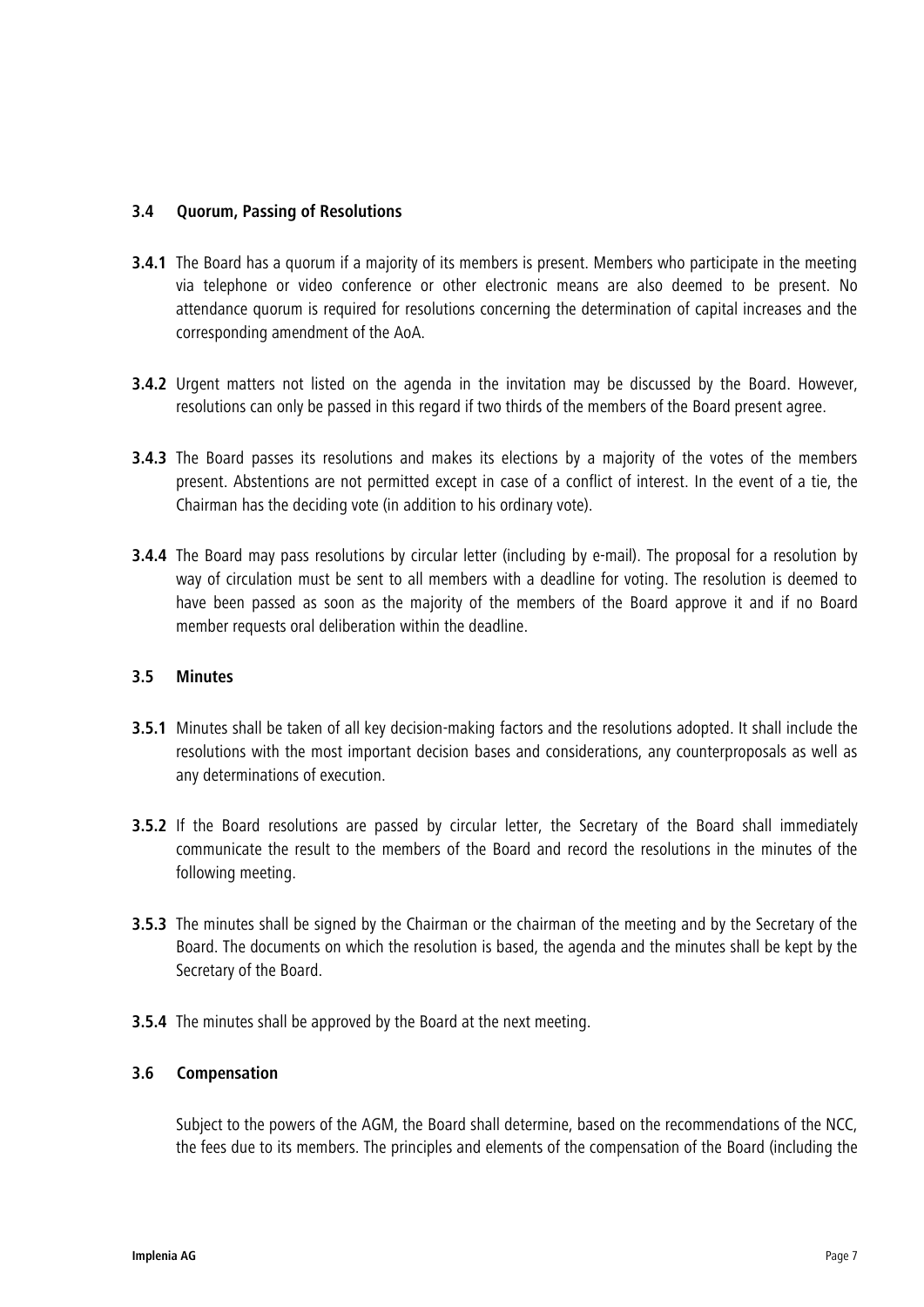reimbursement of expenses) are set out in the AoA and can be specified by the Board in a separate regulation.

# **3.7 Regular Self-Evaluation**

The Board with the assistance of the Chair NCC shall regularly evaluate and assess its own performance, the way it functions and operates, as well as the performance of its members.

# **3.8 Right to Information and Reporting**

- **3.8.1** The Board is entitled to full and unrestricted information and access to the management and employees of the Company and the Group concerning the Company's and the Group's business and affairs. Information shall be given in a timely manner. Board members shall carefully review all information provided to them, particularly information distributed to them in advance of the relevant Board and Committee meetings.
- **3.8.2** At each Board meeting, the Chairman, the CEO or other IEC member shall inform the Board of business developments and significant events affecting the Company or the Group. During the Board meetings, any member of the Board may request information from the other members of the Board, the CEO and the participating members of the IEC, as well as other individuals, on all matters relating to the Company, the Group and the Group Companies.
- **3.8.3** Outside the meetings, any member of the Board may request information from the CEO and other IEC members about the course of business with prior information to the Chairman and the CEO, and in case of specific business items, with prior authorization of the Chairman and the CEO. The member of the Board shall inform the Chairman about the information received. If the Chairman refuses a request for information regarding specific business transactions, the Board shall decide on access to such information. Notwithstanding the foregoing, each Committee Chair shall have the right to approach the CHRO in case of the NCC Chair and the CFO and GC in case of the AC Chair and, with the prior information of the CHRO or the CFO respectively, other employees directly for information relating to that Committee's activities.
- **3.8.4** Extraordinary occurrences must be brought to the attention of the Chairman immediately in writing, by email or by telephone. The Chairman shall then immediately inform the other members of the Board.

# **3.9 Other Obligations**

**3.9.1** The legal restrictions as well as the instructions of the Company regarding insider trading and in particular regarding "Trading Stop" as well as disclosure of management transactions also apply to the members of the Board.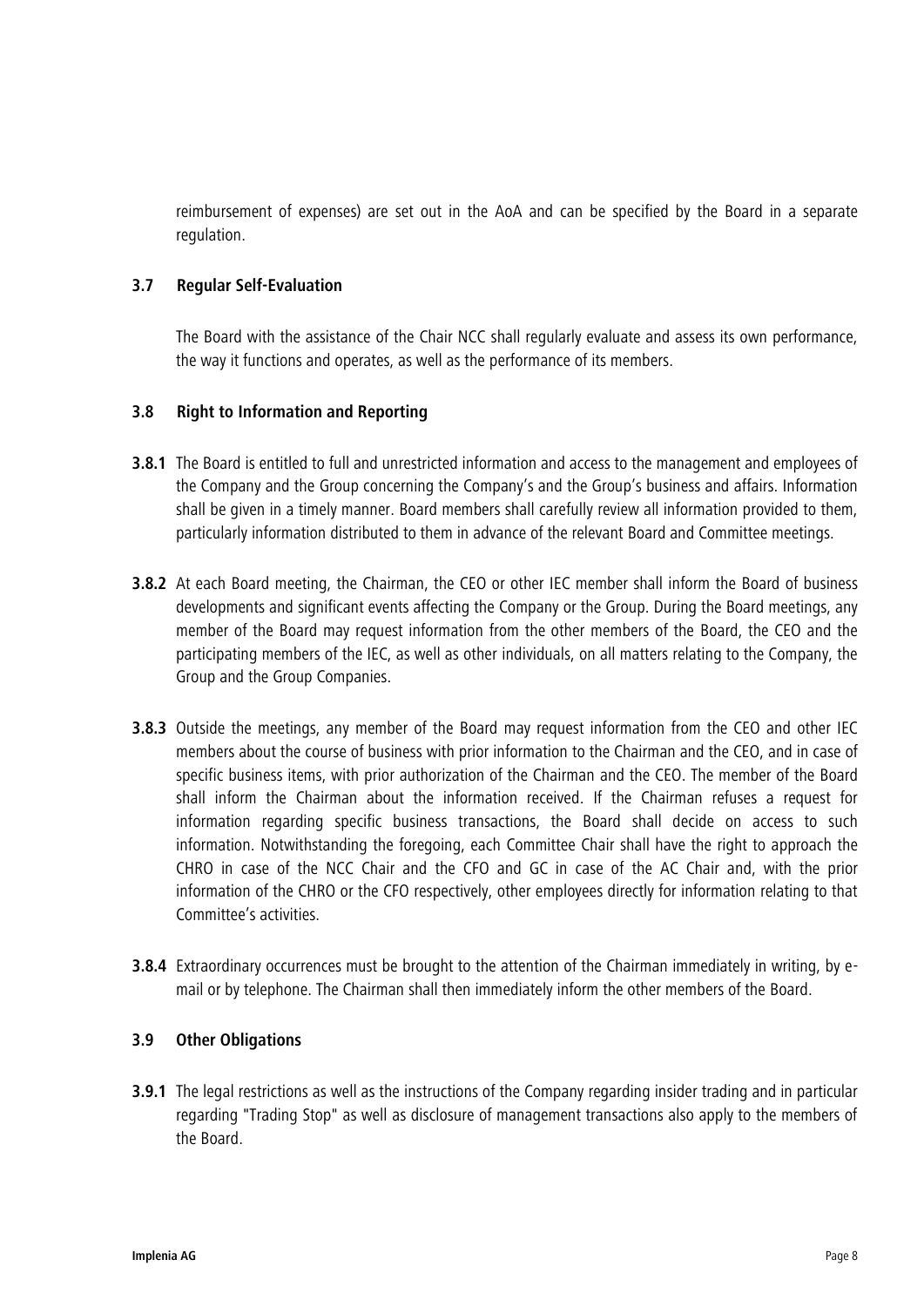**3.9.2** Each member of the Board is also obliged to provide annual information on (i) his or her shareholding in the Company, (ii) transactions with the Company and its subsidiaries and (iii) all other facts that the Company must obtain from a member of the Board within the scope of its disclosure obligations and to ensure its independence.

#### **4. CHAIRMAN AND VICE CHAIRMAN**

#### **4.1 Chairman**

- **4.1.1** The AGM shall appoint the Chairman who shall have the following duties and powers:
	- a) The Chairman provides leadership to the Board in its governance role, coordinating the tasks within the Board.
	- b) The Chairman establishes and keeps a close working relationship with the CEO, providing advice and support while respecting the fact that the day-to-day management responsibility is delegated to the IEC, led by the CEO.
	- c) The Chairman chairs the annual and extraordinary general meetings.
	- d) The Chairman convenes and chairs the meetings of the Board and sets the agenda.
	- e) Together with the Chairs of the Committees, the Chairman coordinates the work of the Committees. The Chairman may attend Committee meetings.
	- f) In coordination with the CEO, the Chairman shall ensure effective communication with shareholders, stakeholders, industry associations and the media.
	- g) In consultation with the CEO, the Chairman represents the Company and the Group vis-à-vis third parties in all important matters.
	- h) The Chairman takes the lead in crisis situations.
	- i) He supervises the implementation of the resolutions of the Board and the AGM.
- **4.1.2** In case of urgency, in particular if a decision of the full Board can no longer be obtained in time, the Chairman is entitled to perform the tasks of the Board independently if he can expect the consent of the Board. In this case, the Chairman shall inform the members of the Board immediately.
- **4.1.3** As part of his duties, powers and responsibilities as Chairman and as presiding member of the Board, the Chairman may at any time request information from the CEO and the other members of the IEC and must be informed by them of all important business matters. The Chairman shall ensure that the other members of the Board are informed in a timely manner of significant developments.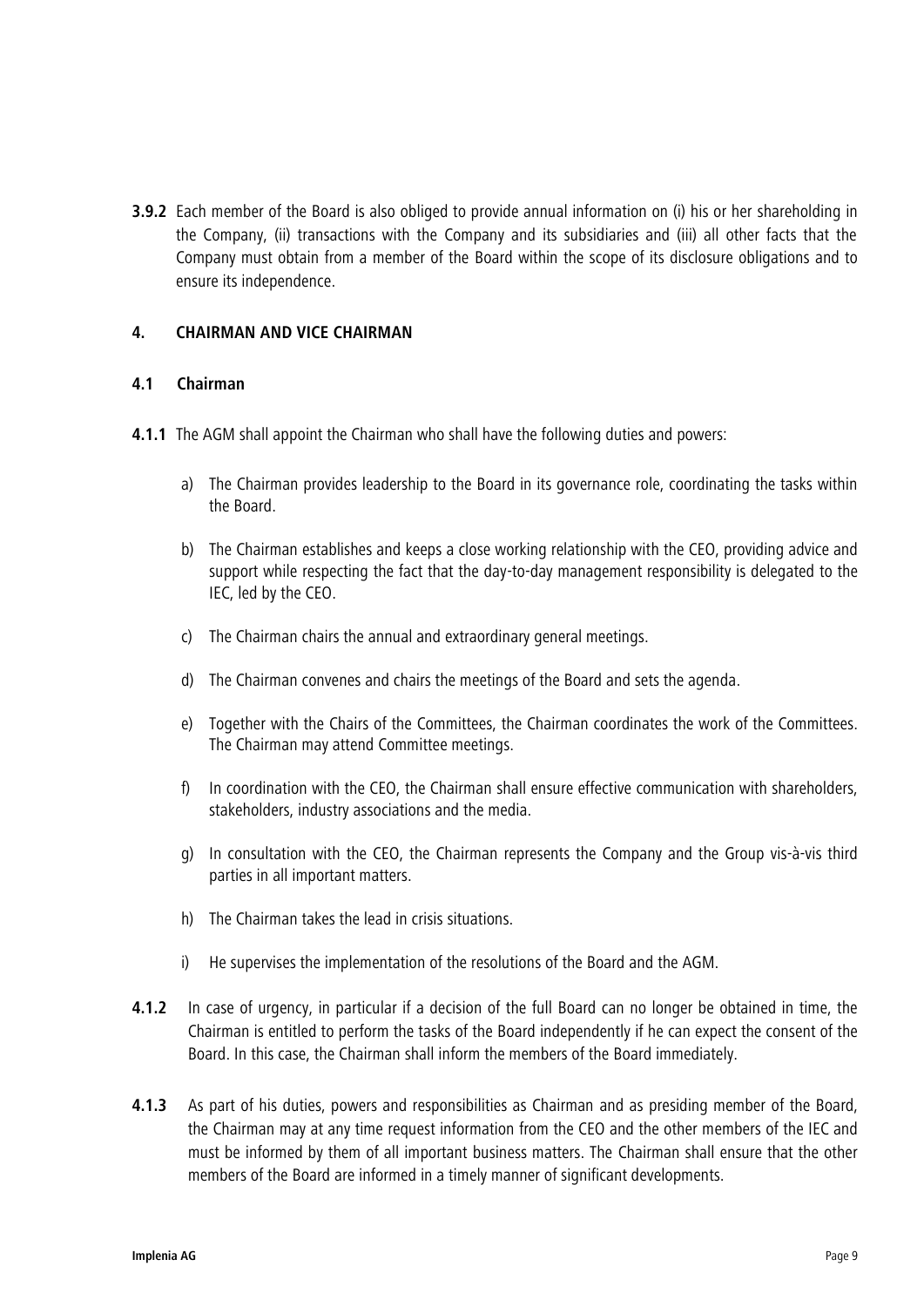# **4.2 Vice Chairman**

If the Chairman is temporarily unable, unavailable or otherwise restricted to perform his functions, the Vice Chairman shall assume his functions.

# **5. COMMITTEES**

# **5.1 Common Provisions**

- **5.1.1** The Board may assign the preparation and execution of its resolutions as well as the supervision of transactions to Committees. The Committees are authorized to conduct investigations or have them conducted in all matters within their area of responsibility. They may call in independent experts and or advisors.
- **5.1.2** The Board shall appoint the members of Committees and their Chairs, taking due account of the necessary expertise and independence. An exception to this is the NCC whose members are elected by the AGM.
- **5.1.3** The Committees shall organize themselves. The Board approves the Committee charters (**Committee Charters**) at the request of the respective Committee.
- **5.1.4** The responsibilities of the Committees are set out in the OR and the Annex Group Table of Responsibilities (**Group Table of Responsibilities**) as well as in the Committee Charters.
- **5.1.5** The Committee Chairs shall report promptly to the Chairman on the main discussions and recommendations as well as resolutions of the Committee, unless the Chairman himself has participated in them, and shall report thereon at the next meeting of the Board; they shall be responsible for ensuring that proposals are submitted to the Board in time and shall represent it on behalf of the Committee. The minutes of the Committees are sent to all members of the Board.
- **5.1.6** For specific tasks, the Board may at any time appoint ad hoc Committees and assign them preparatory, monitoring and/or decision-making powers. Such ad hoc Committees may also include members of the IEC**.**

# **5.2 Audit Committee**

- **5.2.1** The AC shall be composed of two to four members of the Board.
- **5.2.2** At the invitation of the Chair AC, the AC shall meet as often as business requires, but at least three times a year. As a rule, the meetings shall be attended by guests such as the Chairman, the CEO, the CFO, the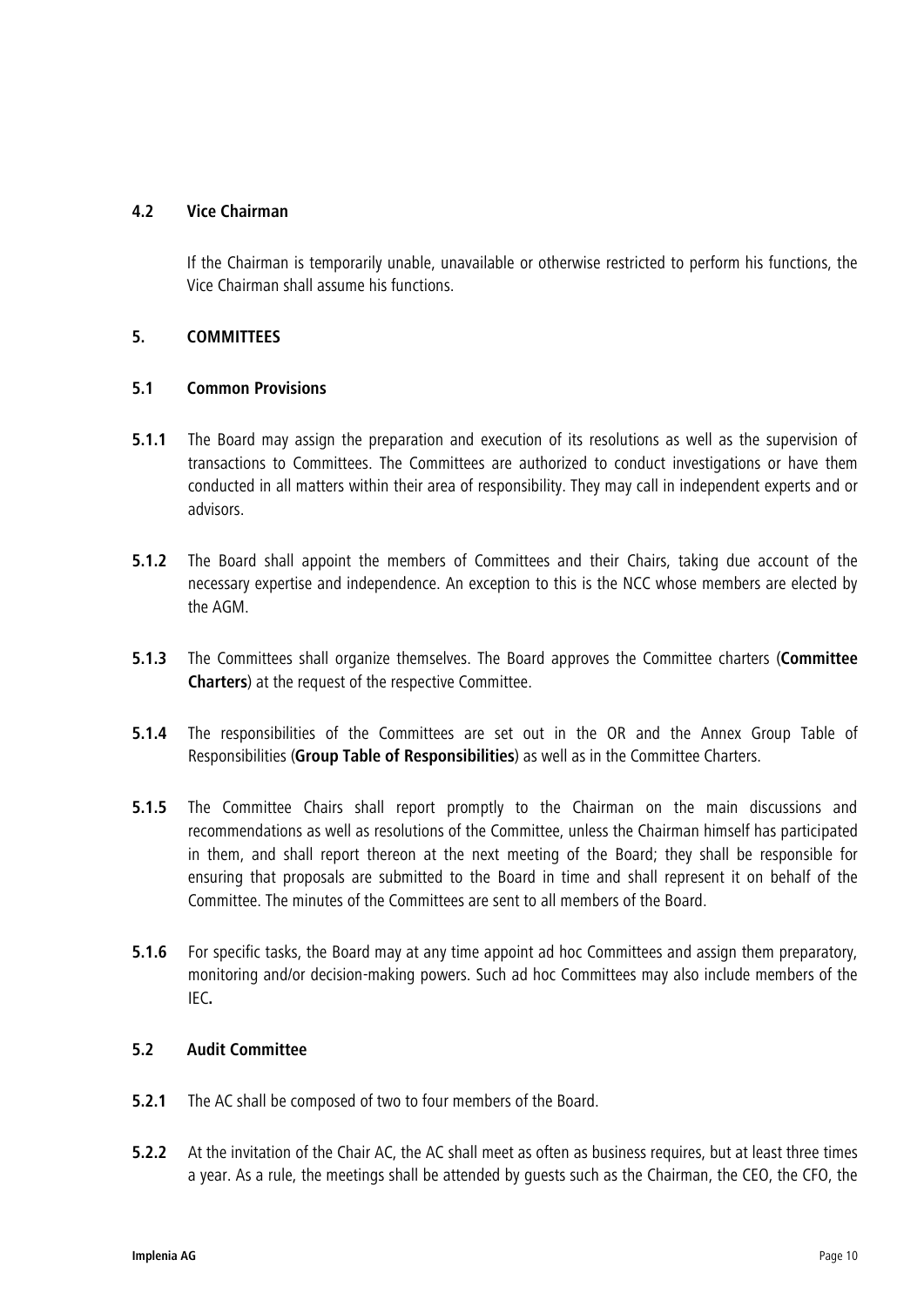GC as well as other members of the IEC or management as designated by the Chair AC. Where required, the internal and external auditors shall participate in the meetings.

- **5.2.3** The AC shall perform all Board duties relating to accounting oversight organization, financial controlling (incl. the internal control system), financial planning and risk management. It shall coordinate the work of the internal and external auditors. The AC supervises the external auditor's qualifications and independence and assesses the performance of internal and external auditors.
- **5.2.4** Further powers and duties of the AC are set out in the AC Charter.

# **5.3 Nomination and Compensation Committee**

- **5.3.1** The NCC shall be composed of two to four members of the Board.
- **5.3.2** The NCC shall meet at the invitation of the Chair NCC as often as business requires, but at least three times a year. As a rule, the meetings shall be attended by the Chairman, the CEO and the CHRO as guests.
- **5.3.3** The NCC shall prepare the succession planning for the Board and the IEC and shall support the Board in selecting appropriate candidates for membership of the Board and for IEC positions. It shall also assist the Board and the CEO in determining compensation at the highest corporate level (Board and IEC), subject to the authority of the AGM and the compensation policy, and in reviewing the compensation report.
- **5.3.4** Further powers and duties of the NCC are set out in the NCC Charter.

# **6. MANAGEMENT**

# **6.1 Delegation**

The Board hereby delegates the management of the Company and the management of the Group to the CEO, unless the law, the AoA, this OR or the Group Table of Responsibilities rules otherwise or responsibilities have been specifically delegated by the Board to the IEC or individual members of the IEC.

# **6.2 Chief Executive Officer**

**6.2.1** The CEO shall be responsible for the overall operational management of the Company. He conducts the Company's business within the framework of the corporate policy, Company strategy, medium-term plans and annual budgets defined and approved by the Board, implements the resolutions of the AGM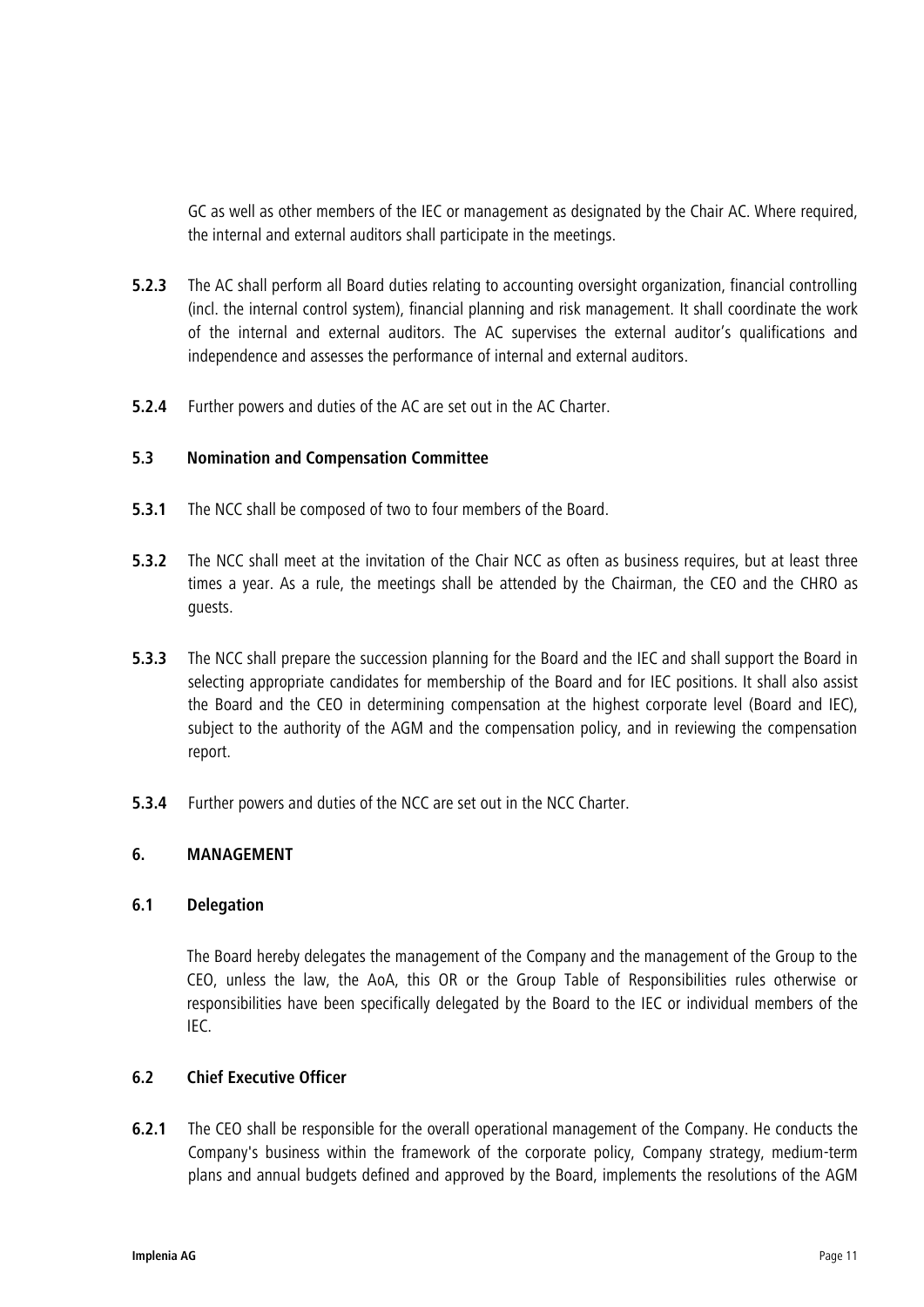and the Board and supervises the implementation of decisions taken. He shall be responsible that the IEC members perform their functions and duties. He shall ensure that each IEC member's objectives are consistent with the Board's objectives for the Group and the Divisions.

- **6.2.2** The CEO shall be assisted by the members of the IEC. They report directly to him. In addition, they shall be responsible for the duties specifically assigned to them individually.
- **6.2.3** The CEO shall ensure that the Chairman and the Board are informed in a timely and appropriate manner. He shall inform the Board at each meeting about the current development of the business activities of the Group and the Divisions as well as about important projects and risks. This information includes, but is not limited to:
	- a) Key figures and semi-annually consolidated financial statements, including management comments on business performance;
	- b) Deviations from the budget and medium-term planning on analyses of the development of the Group's main markets and measures;
	- c) Information on all matters that are material to the supervisory or control duties of the Board.

# **6.3 Implenia Executive Committee**

- **6.3.1** The IEC shall be headed by the CEO. It consists of the following additional officers, as appointed or removed by the Board: the Division Heads, the CFO, GC, CHRO and HCM.
- **6.3.2** The IEC shall have all authority needed to perform its duties in accordance with the Group Table of Responsibilities or assigned by the Board or the CEO specifically.
- **6.3.3** The IEC shall meet at the invitation of the CEO as often as business requires, but at least six times a year. As business requires, internal and external specialists participate in the IEC meetings.
- **6.3.4** The IEC shall appoint a secretary to record the key decision-making factors and resolutions of the IEC in the minutes. The minutes shall be signed by the CEO and the secretary.
- **6.3.5** Art. [3.3](#page-5-0) to [3.5](#page-6-0) of the OR apply analogously to the IEC.
- **6.3.6** The details of the tasks, competencies and responsibilities are set out in the Group Table of Responsibilities.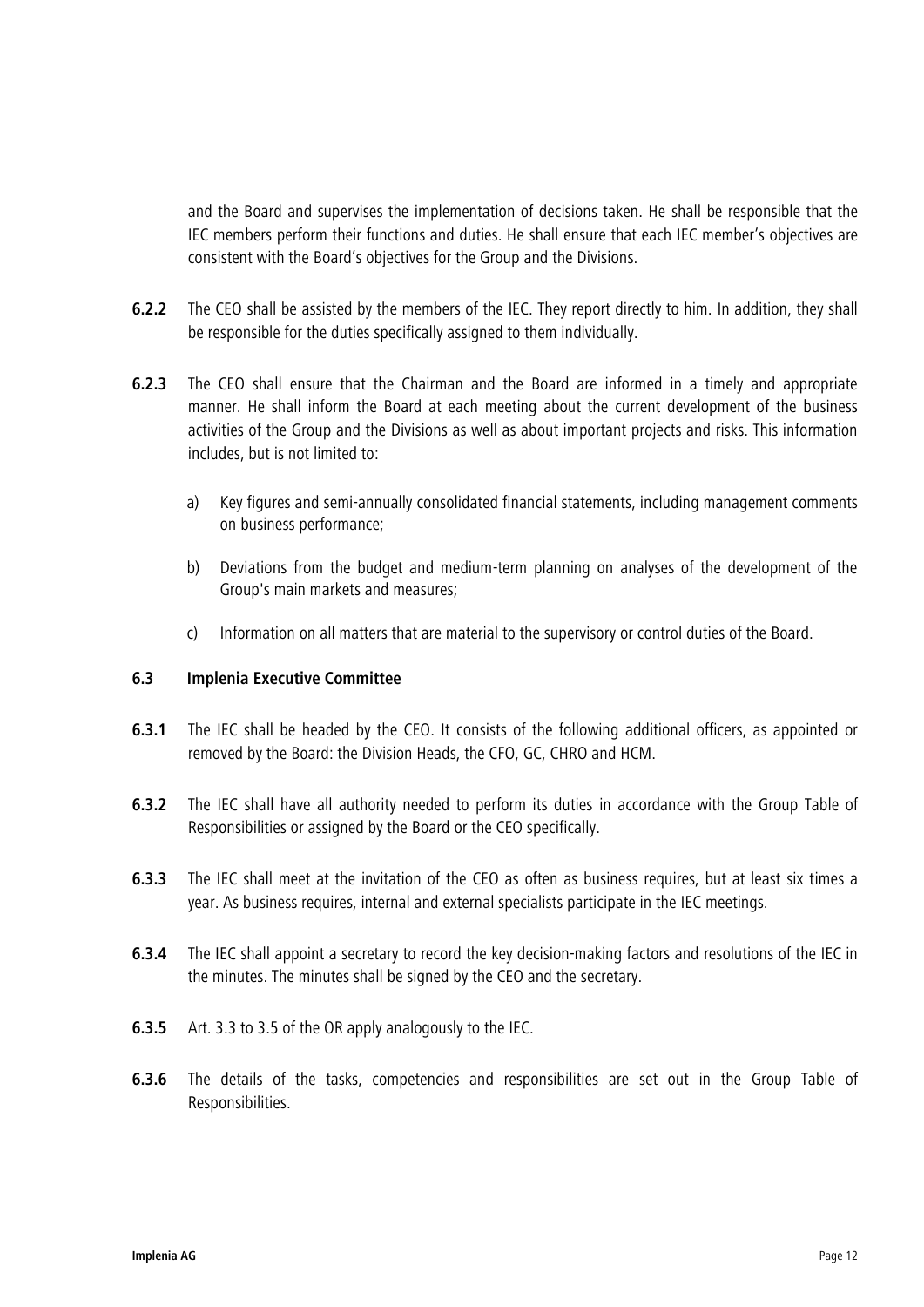# **6.4 Division Heads**

- **6.4.1** Each Division Head shall be responsible for the operational management of the business and for the financial results of his/her Division in line with the Group's objectives, Division strategy, medium-term planning and annual budget. He/she implements the guidelines and decisions of the CEO or IEC concerning his/her Division. He/she shall ensure that his/her personal objectives and those for his/her area of responsibility are implemented.
- **6.4.2** The Division Heads report to the CEO. He/she shall be obliged to inform the CEO and, in his/her absence, the Chairman in good time of any significant problems in his/her Division.

# **6.5 Chief Financial Officer**

- **6.5.1** The CFO shall be responsible for all financial matters relating to the Company and the Group and for the Group's procurement unless such responsibilities are expressly assigned to another body or individual.
- **6.5.2** The details of the tasks, competencies and responsibilities are set out in the Group Table of Responsibilities and in the tasks and responsibilities assigned to it by the Board or the CEO. The CFO shall report to the CEO.

# **6.6 General Counsel**

- **6.6.1** The GC shall be responsible for all legal and compliance matters of the Company and the Group unless such responsibilities are expressly assigned to another body or individual.
- **6.6.2** The details of the tasks, competencies and responsibilities are set out in the Group Table of Responsibilities and in the tasks and responsibilities assigned to it by the Board or the CEO. The GC shall report to the CEO.

# **6.7 Chief Human Resources Officer**

- **6.7.1** The CHRO shall be responsible for all personnel matters of the Company and the Group unless they are expressly assigned to another body or individual.
- **6.7.2** The details of the tasks, competencies and responsibilities are set out in the Group Table of Responsibilities and in the tasks and responsibilities assigned to it by the Board or the CEO. The CHRO shall report to the CEO.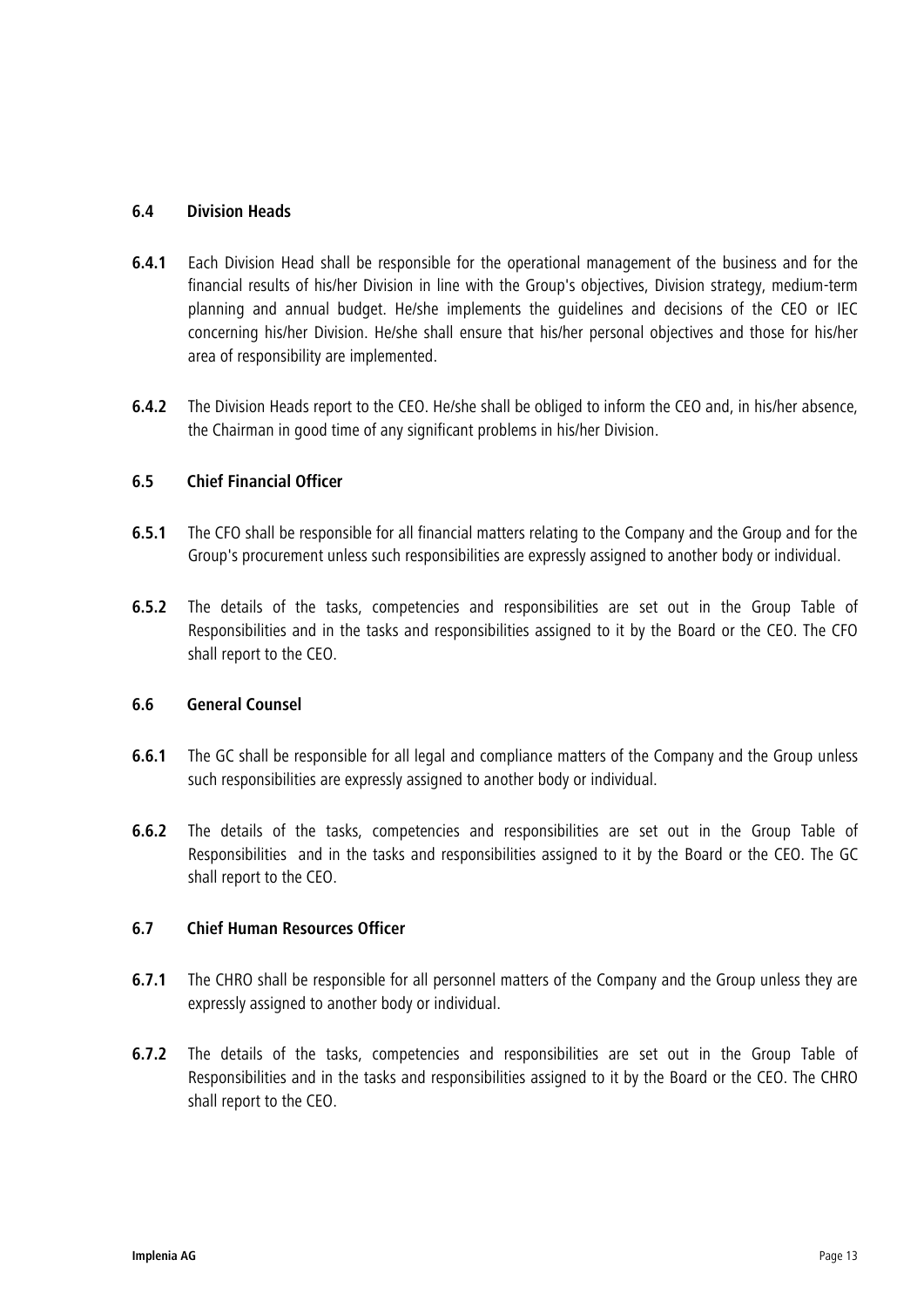# **6.8 Head Country Management**

- **6.8.1** The HCM shall ensure that there is a regular exchange of information between the countries as well as between the domestic markets and the IEC.
- **6.8.2** The details of the tasks, competencies and responsibilities are set out in the Group Table of Responsibilities and in the tasks and responsibilities assigned to it by the Board or the CEO. The HCM shall report to the CEO.

# **7. VALUE ASSURANCE COMMITTEE**

- **7.1** The VAC shall be the main governance body for project selection for tender, project tender approval, and partner selection for cooperation in joint ventures; the scope of the VAC shall include all Division's business projects or selection for cooperation in a joint venture (incl. promotion and development projects).
- **7.2** The VAC as a governance body shall be established on four levels: Group (Class 1), Global Division / Business Unit (Class 2), Country Unit (Class 3), Regional Unit (Class 4); the responsibilities of the VAC on each level shall be determined by a group-wide project classification matrix.
- **7.3** Members of the Class 1 VAC are the CEO, the CFO, and the GC. The CEO shall chair the committee; he shall also decide if any other individual shall attend the meetings. The relevant Division Head shall represent the business unit applying for a project selection, project tender or a partner for cooperation in a joint venture.
- **7.4** Additional details of the different VAC processes (including competencies, composition, risk classes etc.) shall be set out in a separate policy by the IEC.
- **7.5** The Class 1 VAC shall report at least twice a year (before full year and half year closing) to the AC on the results of their tasks and the appropriateness and effectiveness of the internal control system and process of the Group's project management.

# **8. INTERNAL AUDIT**

**8.1** The Internal Audit shall carry out operational and system audits, assisting the management in the accomplishment of objectives by providing an independent approach to the evaluation, improvement, and effectiveness of the risk management and internal control framework. All Divisions, Group functions and material Group Companies are subject to regular audits.